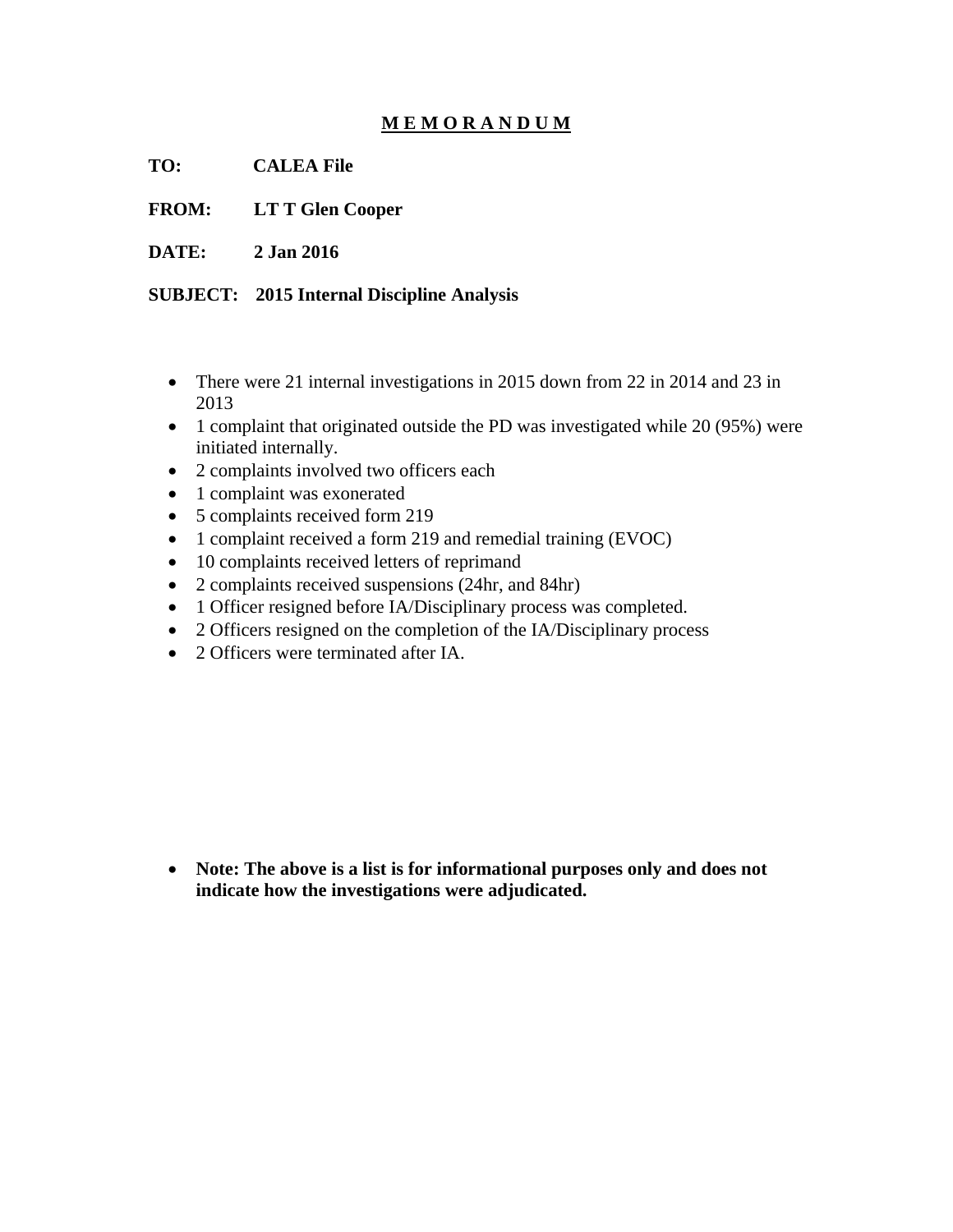## **Types of Investigations**

| <b>Unsatisfactory Performance:</b> |                      |              |
|------------------------------------|----------------------|--------------|
|                                    | Sworn                | 2            |
|                                    | Non-<br><b>Sworn</b> | $\bf{0}$     |
| <b>Conduct Unbecoming:</b>         |                      |              |
|                                    | Sworn                | 4            |
|                                    | Non-<br><b>Sworn</b> | 3            |
| <b>Use of Force</b>                |                      |              |
|                                    |                      | 0            |
| <b>At Fault Accident</b>           |                      |              |
|                                    | Sworn                | 10           |
| <b>ACIC Violation</b>              |                      |              |
|                                    | Sworn                | $\mathbf{2}$ |
|                                    | Non-<br><b>Sworn</b> | 1            |
| <b>Reporting for Duty</b>          |                      |              |
|                                    |                      |              |
|                                    | Sworn                | 1            |
| <b>Reporting for Duty</b>          |                      |              |
|                                    | <b>Sworn</b>         | 1            |
|                                    | Non-                 |              |
|                                    | Sworn                | $\bf{0}$     |
| <b>Pursuit Violation</b>           |                      |              |
|                                    | Sworn                | 1            |

## **Summary**

**In comparison to 2014, we have not experienced any "spikes" in discipline handed out. One officer resigned prior to the IA being initiated (unrelated to the IA). Two officers resigned at the completion of the IA, and two officers were terminated at the completion of the investigation. Our hours of suspension are up from 76 in 2014 to 108 in 2015. These hours were split between two officers, one received 24 hours, the other 84 hours of suspension. Our use of 219s increased from 2 in 2014 to 5 in 2015.** 

**Our supervisors need to continue to model professional behavior. Additionally we will continue to hold all officers accountable for their actions or inactions, through fair, impartial, and thorough investigations of alleged infractions. We will continue**